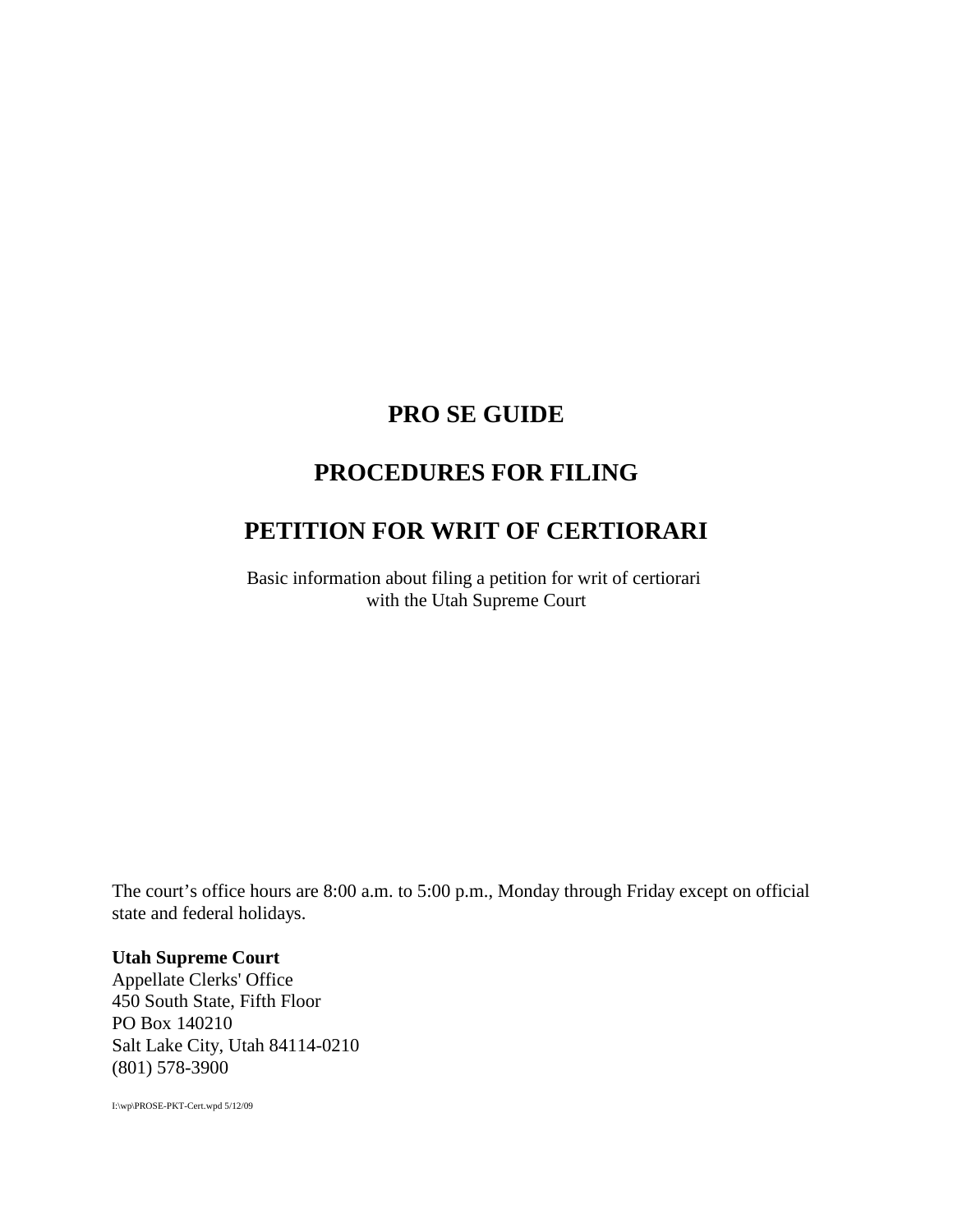# **Table of Contents**

| Affidavit and Application for Waiver of Court Fees  13-17 |
|-----------------------------------------------------------|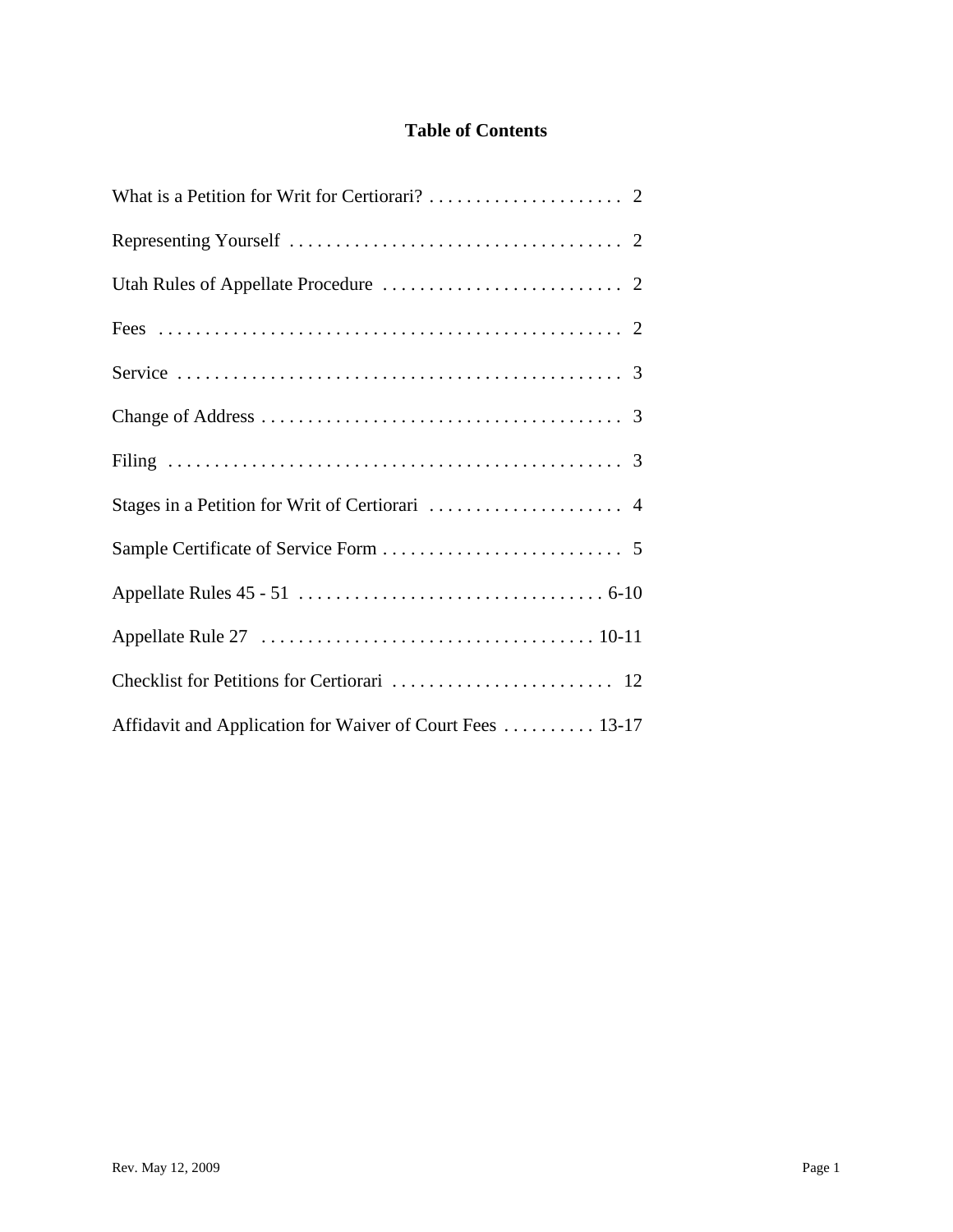#### **What is a Petition for Writ of Certiorari?**

A petition for writ of certiorari is a request to the Utah Supreme Court to review a decision of the Utah Court of Appeals. The Supreme Court can choose to grant or deny the petition. If the petition is denied, the decision of the Court of Appeals stands.

#### **Representing Yourself**

You can choose to represent yourself in court. People who represent themselves in court are called "Pro Se" or "Self-Represented" litigants. Think carefully before deciding to represent yourself: the process takes time and patience and can be confusing. You will be expected to know and follow the same rules that attorneys do.

The court provides some resources, but court staff cannot give you legal advice. You will have to figure out most things on your own. Review and advice from an attorney is strongly recommended.

Keep in mind that as a pro se litigant, you can only represent yourself. The law prohibits you from speaking for another person, company, or entity such as a club or association that includes other individuals.

#### **Utah Rules of Appellate Procedure**

The Utah Rules of Appellate Procedure (also called Appellate Rules) explain the procedure in appeals cases. The Appellate Rules specify the deadlines for filing documents, spell out how documents must be formatted, and provide other important information. Be sure to read and follow these rules carefully.

The current Appellate Rules are available on the court's website at **www.utcourts.gov/resources/rules/**. The Appellate Rules are also published in *Utah Court Rules Annotated*, which is available at the law libraries listed below, and at some public libraries.

**Utah State Law Library** 450 S. State Street, Rm. W13 Salt Lake City 801-238-7990 www.utcourts.gov/lawlibrary/

**University of Utah S.J. Quinney Law Library**  332 South 1400 East University of Utah Campus 801-581-6438 www.law.utah.edu/library/

**Brigham Young University Howard W. Hunter Law Library** BYU Campus, Provo 801-422-3593 http://lawlib.byu.edu/

#### **Fees**

The filing fee for a petition for writ of certiorari is \$225. You may pay by cash, check or money order.

You can ask the court to waive the filing fee if you can show you meet certain financial/income guidelines. You must submit an Affidavit and Application for Waiver of Court Fees to make the request. The form is available on the court's website at **www.utcourts.gov/resources/forms/**.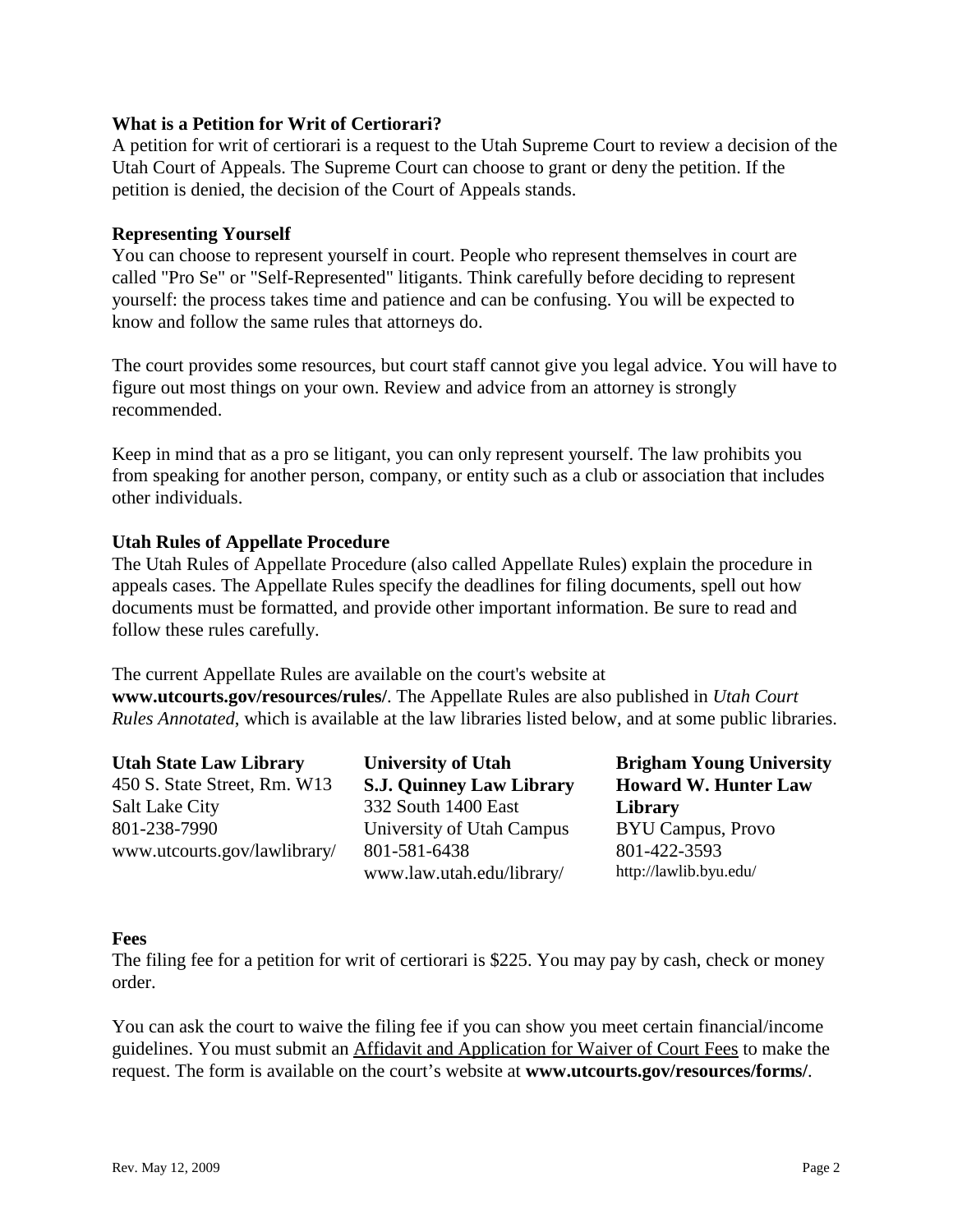Even if a waiver is approved by the court, you will still have to pay other costs associated with your appeal. For example, if additional transcripts are needed, you must pay a court reporter or transcriber to prepare them. If you need copies of original documents in your case file, you must pay 25¢ per page.

## **Service**

Service is delivering a copy of a legal document to the person (or entity) on the other side of your case. Appellate Rule 21 governs service, and says that service may be personal (hand-delivered) or by mail. In some situations you may also serve by fax – see the **Filing** section, below, for details.

You must serve **all** papers you file on **all** other parties to the appeal. If the other side has an attorney, you serve the papers on the attorney. If the other side does not have an attorney, you serve the papers to their last known address. In a misdemeanor case, you serve the city or county attorney. In a felony case, you serve the attorney general.

A certificate of service must be attached to all papers filed with the court. The certificate of service tells the court when and how you served the other side, the names of those you served, and the addresses where they were served. **The court will not read your documents or act on your case until you have shown you served all parties.** A sample certificate of service is provided in the forms appendix.

## **Change of Address Notification**

You must notify the Supreme Court immediately in writing if you have a change of address during the appeal process.

#### **Filing**

To "file" a paper is to give it to the clerks' office to add to the case record. You can file papers with the court in person or by mail. You can also file by fax, subject to the following rules:

- Documents must be 10 pages or less. *Exception:* Petitions for interlocutory appeal, petitions for writ of certiorari and petitions for review may not be filed by fax, no matter how long they are.
- $\cdot$  After you fax the document, you must also file the original document with the court within 5 business days of sending the fax. The court can treat the document as ineffective and untimely if it does not receive the original within that time.
- $\cdot$  A fax filing is considered "received" when it is stamped by the clerks' office. A document can only be stamped during regular office hours (8:00 a.m. to 5:00 p.m., weekdays). A fax received after 5:00 p.m. will not be stamped as received until the next business day.
- At the same time you fax the document to the court, you must also send it by fax, handdelivery or mail to all other parties to the appeal. Your fax to the court must include a certificate of service telling the court that you have served all the other parties, how you served them, and that the document was originally filed with the court by fax.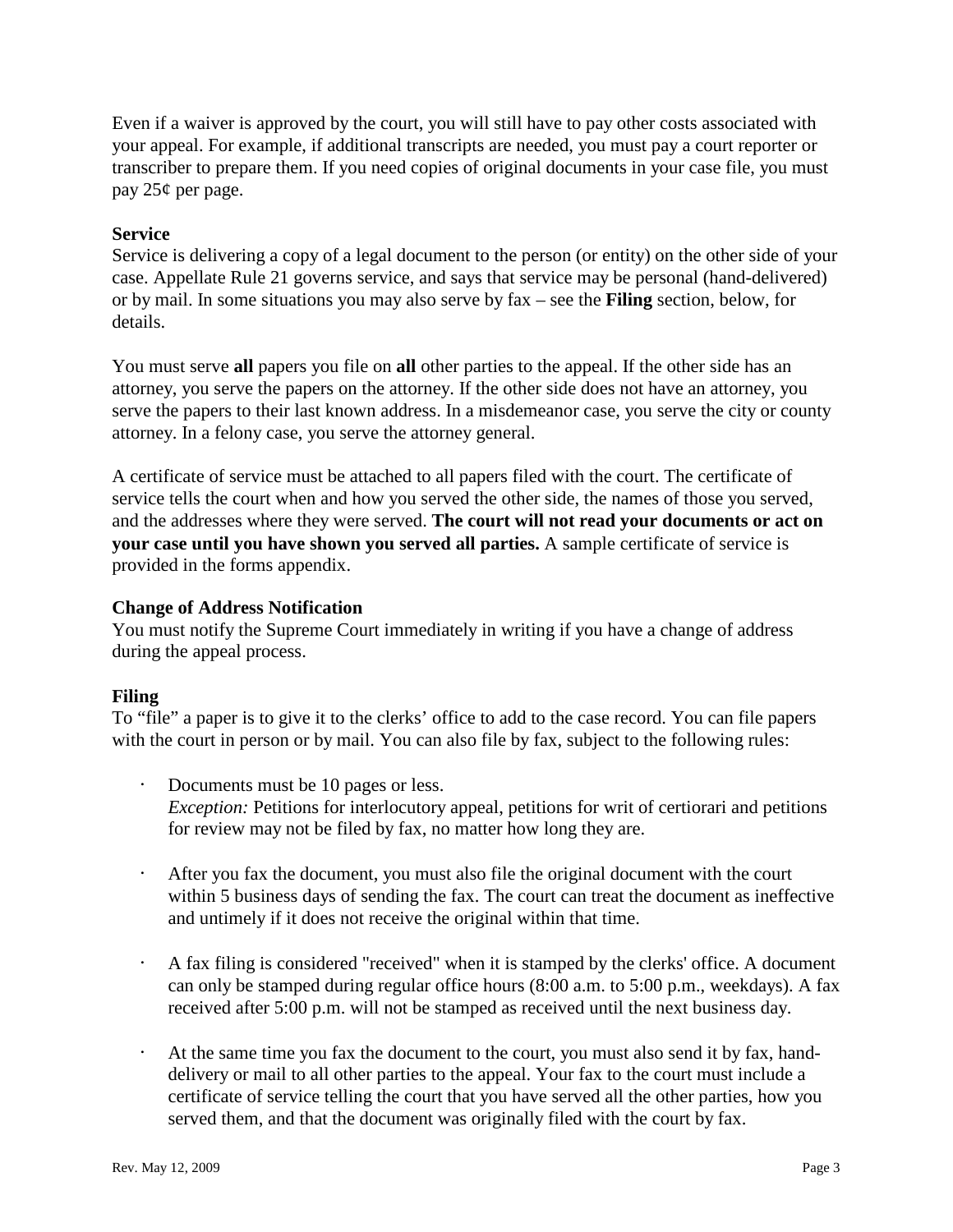- $\cdot$  The time for filing a response to a document filed by fax runs from the date the document was faxed to the court.
- <sup>t</sup> If you fax your documents to the court, you assume the risk for any problems that may occur, such as the court's phone system being out of order, the court's fax machine running out of paper or being out of order. You may want to contact the court after faxing the document to make sure your fax arrived safely.

# **Appellate Clerks' Office Fax Number: 801-578-3999**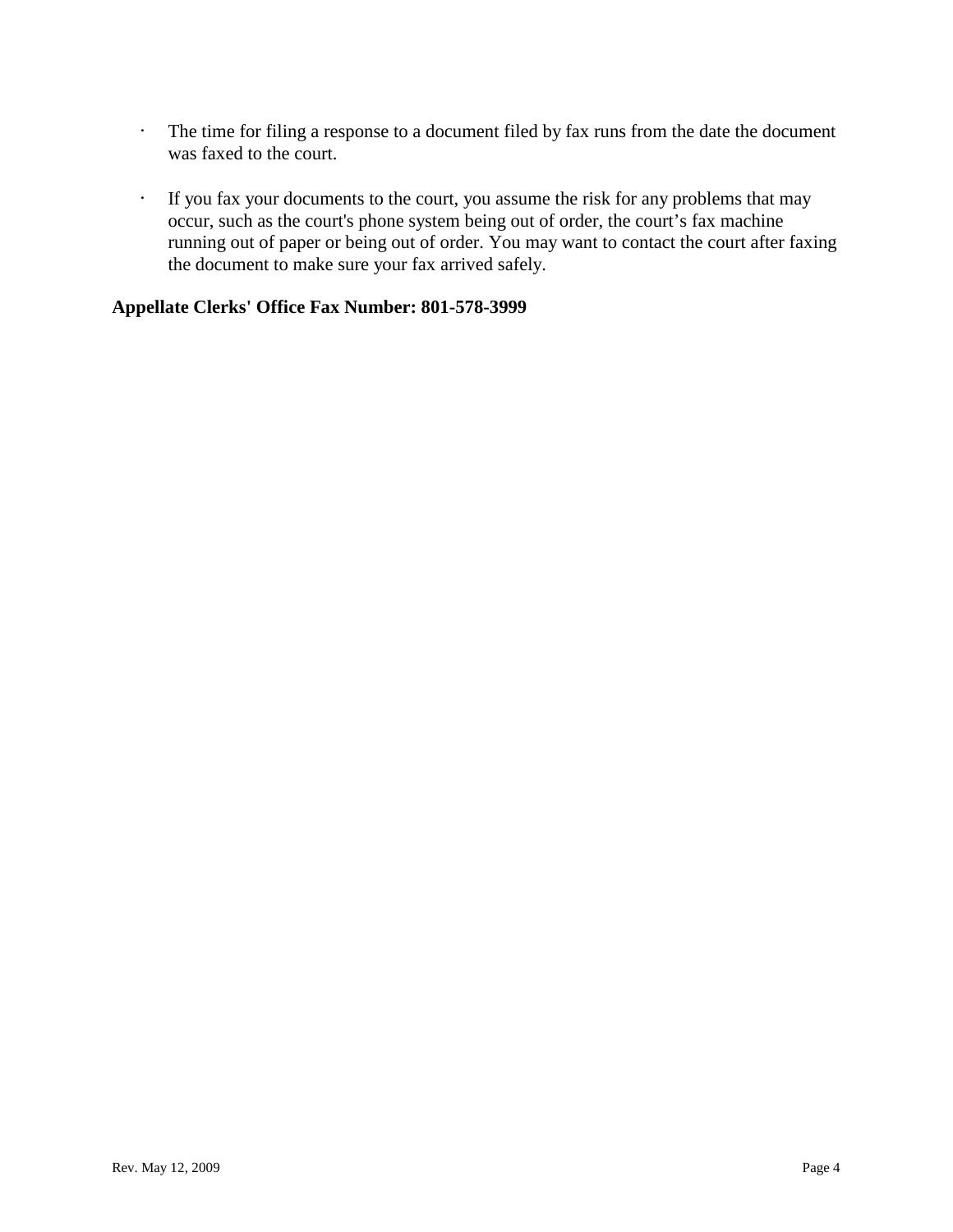| <b>Petition for Writ of Certiorari Filed</b>                            | Due 30 days after the entry of the final decision<br>by the Court of Appeals.                                                                                                                               |
|-------------------------------------------------------------------------|-------------------------------------------------------------------------------------------------------------------------------------------------------------------------------------------------------------|
|                                                                         | You can request an additional 30 days to file a<br>motion for extension of time to file a petition<br>up to 30 days after what would have been the<br>due date for the petition under Appellate Rule<br>48. |
| <b>Response to Petition for Certiorari</b>                              | Due 30 days after the petition is filed in the<br>Supreme Court.                                                                                                                                            |
| The Petition is Taken Under Advisement                                  | A reply to the response may be filed, but the<br>court will not delay the processing of the<br>petition to wait for a reply.                                                                                |
| If the Petition is Denied                                               | The case is closed.                                                                                                                                                                                         |
| If the Petition is Granted                                              | The clerk's office will issue a writ directing the<br>record to be sent to this court. The case<br>proceeds under Appellate Rules 24 - 30.                                                                  |
| <b>Petitioner's Brief (Blue)</b>                                        | Due 40 days after record is filed. Court will<br>send notice of due date.                                                                                                                                   |
| <b>Respondent's Brief (Red)</b>                                         | Due 30 days after petitioner's brief is filed.                                                                                                                                                              |
| <b>Case is Now at Issue</b>                                             | The case is set for the next available oral<br>argument date.                                                                                                                                               |
| <b>Petitioner's Reply Brief (Gray)</b>                                  | Optional, and due 30 days after filing of<br>respondent's brief.                                                                                                                                            |
| <b>Oral Argument Before the Court</b>                                   |                                                                                                                                                                                                             |
| <b>Case is Taken Under Advisement</b>                                   |                                                                                                                                                                                                             |
| <b>Court Issues Opinion</b>                                             |                                                                                                                                                                                                             |
| <b>Petition for Rehearing</b>                                           | Optional, and due 14 days after opinion is<br>issued.                                                                                                                                                       |
| <b>Remittitur Issued</b><br>(The record is returned to the trial court) | Issued no earlier than 14 days after the opinion<br>is issued, or if a petition for rehearing is filed,<br>no earlier than 5 days after the petition for<br>rehearing is resolved.                          |

# **The Stages of a Petition for Writ of Certiorari**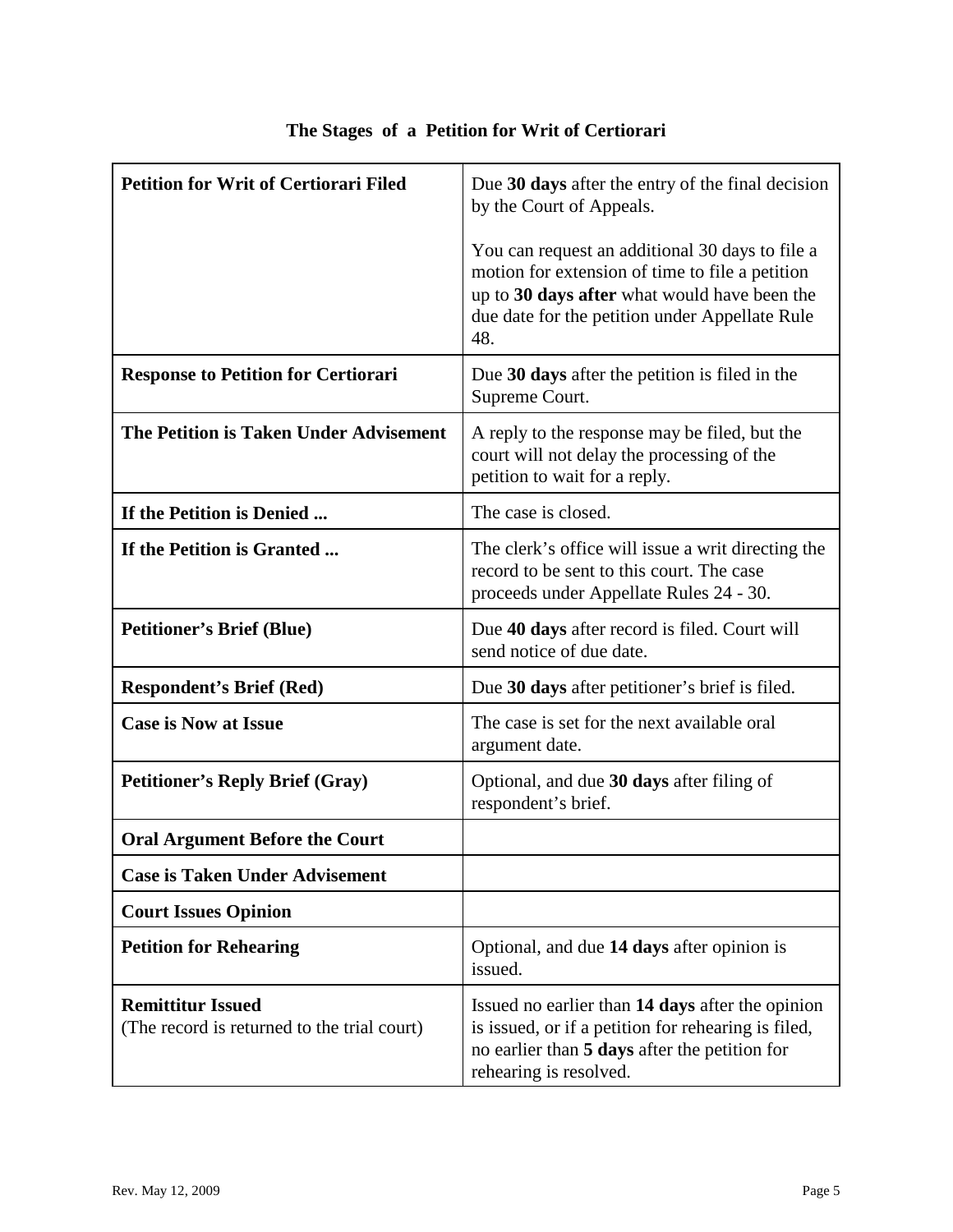# CERTIFICATE OF SERVICE

|                                                                                                                       | by [mailing it by [first class mail][personal delivery](Circle one) to the following address(s): |  |
|-----------------------------------------------------------------------------------------------------------------------|--------------------------------------------------------------------------------------------------|--|
|                                                                                                                       |                                                                                                  |  |
| <u> 1989 - Johann John Stein, mars an deutscher Stein und der Stein und der Stein und der Stein und der Stein und</u> |                                                                                                  |  |
| <u> 1989 - Johann Barn, mars eta bat erroman erroman erroman erroman erroman erroman erroman erroman erroman err</u>  |                                                                                                  |  |
| <u> 1989 - Johann Barn, mars ann an t-Amhain an t-Amhain an t-Amhain an t-Amhain an t-Amhain an t-Amhain an t-Amh</u> |                                                                                                  |  |
|                                                                                                                       |                                                                                                  |  |
|                                                                                                                       |                                                                                                  |  |
|                                                                                                                       |                                                                                                  |  |
|                                                                                                                       |                                                                                                  |  |
|                                                                                                                       |                                                                                                  |  |
| <u> 1989 - Johann John Stone, mars eta biztanleria (h. 1989).</u>                                                     |                                                                                                  |  |
|                                                                                                                       |                                                                                                  |  |
|                                                                                                                       |                                                                                                  |  |
| By: $Signature$                                                                                                       |                                                                                                  |  |
|                                                                                                                       |                                                                                                  |  |
|                                                                                                                       |                                                                                                  |  |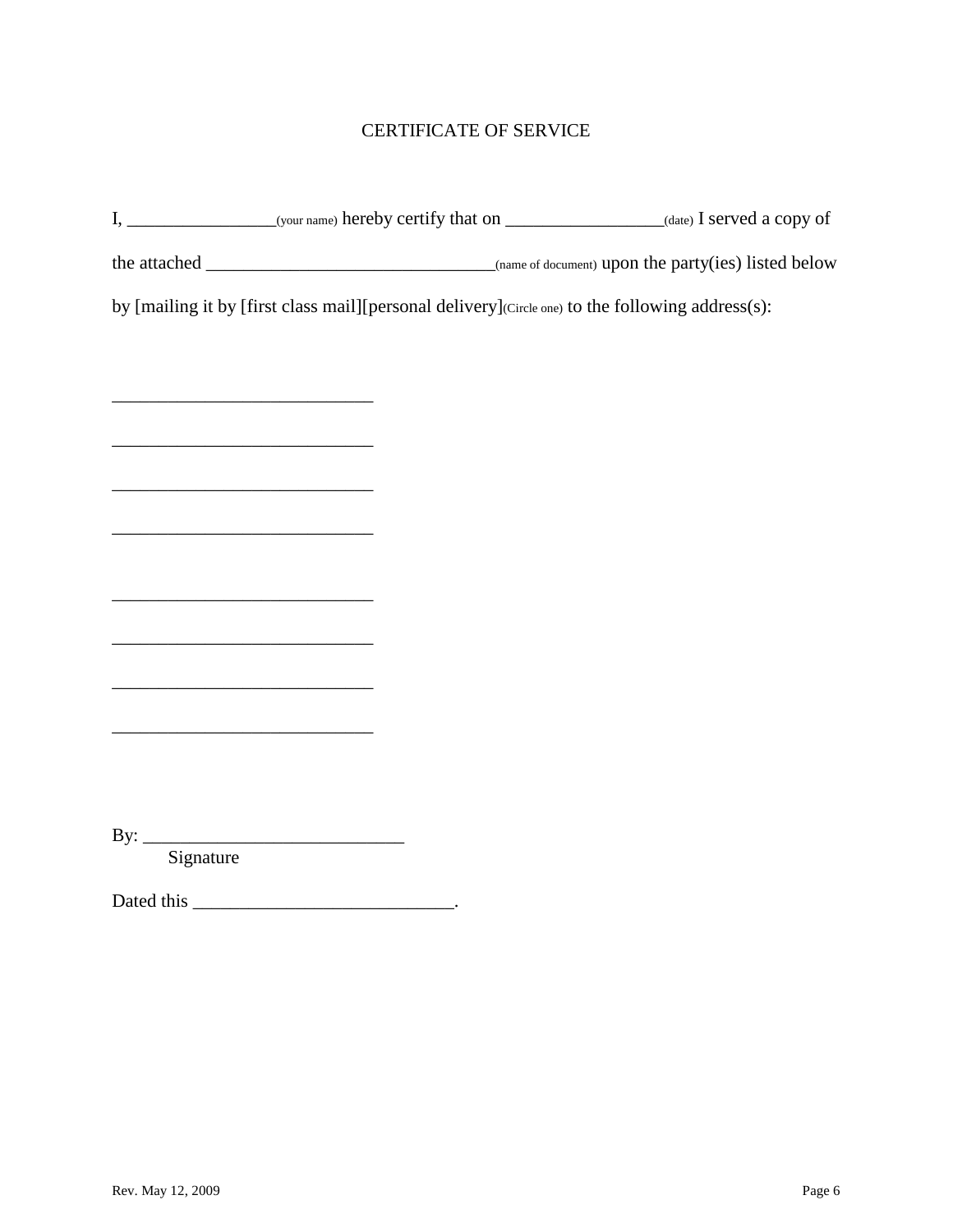## **Utah Rules of Appellate Procedure**

## **Title VII. Jurisdiction on Writ of Certiorari to Court of Appeals**

#### **Rule 45. Review of judgments, orders, and decrees of court of appeals.**

 Unless otherwise provided by law, the review of a judgment, an order, and a decree (herein referred to as "decisions") of the Court of Appeals shall be initiated by a petition for a writ of certiorari to the Supreme Court of Utah.

#### **Rule 46. Considerations governing review of certiorari.**

 (a) Review by a writ of certiorari is not a matter of right, but of judicial discretion, and will be granted only for special and important reasons. The following, while neither controlling nor wholly measuring the Supreme Court's discretion, indicate the character of reasons that will be considered:

(1) When a panel of the Court of Appeals has rendered a decision in conflict with a decision of another panel of the Court of Appeals on the same issue of law;

(2) When a panel of the Court of Appeals has decided a question of state or federal law in a way that is in conflict with a decision of the Supreme Court;

(3) When a panel of the Court of Appeals has rendered a decision that has so far departed from the accepted and usual course of judicial proceedings or has so far sanctioned such a departure by a lower court as to call for an exercise of the Supreme Court's power of supervision; or

(4) When the Court of Appeals has decided an important question of municipal, state, or federal law which has not been, but should be, settled by the Supreme Court.

 (b) After a petition for certiorari has been filed, the panel that issued the opinion of the Court of Appeals may issue a minute entry recommending that the Supreme Court grant the petition. Parties shall not request such a recommendation by motion or otherwise.

## **Rule 47. Certification and transmission of record; joint and separate petitions; cross-petitions; parties.**

 (a) *Joint and separate petitions; cross-petitions*. Parties interested jointly, severally, or otherwise in a decision may join in a petition for a writ of certiorari; any one or more of them may petition separately; or any two or more of them may join in a petition. When two or more cases are sought to be reviewed on certiorari and involve identical or closely related questions, it will suffice to file a single petition for a writ of certiorari covering all the cases. A cross-petition for writ of certiorari shall not be joined with any other filing.

 (b) *Parties*. All parties to the proceeding in the Court of Appeals shall be deemed parties in the Supreme Court, unless the petitioner notifies the Clerk of the Supreme Court in writing of the petitioner's belief that one or more of the parties below have no interest in the outcome of the petition. A copy of such notice shall be served on all parties to the proceeding below, and a party noted as no longer interested may remain a party by notifying the clerk, with service on the other parties, that the party has an interest in the petition.

 c) *Motion for certification and transmission of record*. A party intending to file a petition for certiorari, prior to filing the petition or at any time prior to action by the Supreme Court on the petition, may file a motion for an order to have the Clerk of the Court of Appeals or the clerk of the trial court certify the record, or any part of it, and provide for its transmission to the Supreme Court. Motions to certify the record prior to action on the petition by the Supreme Court should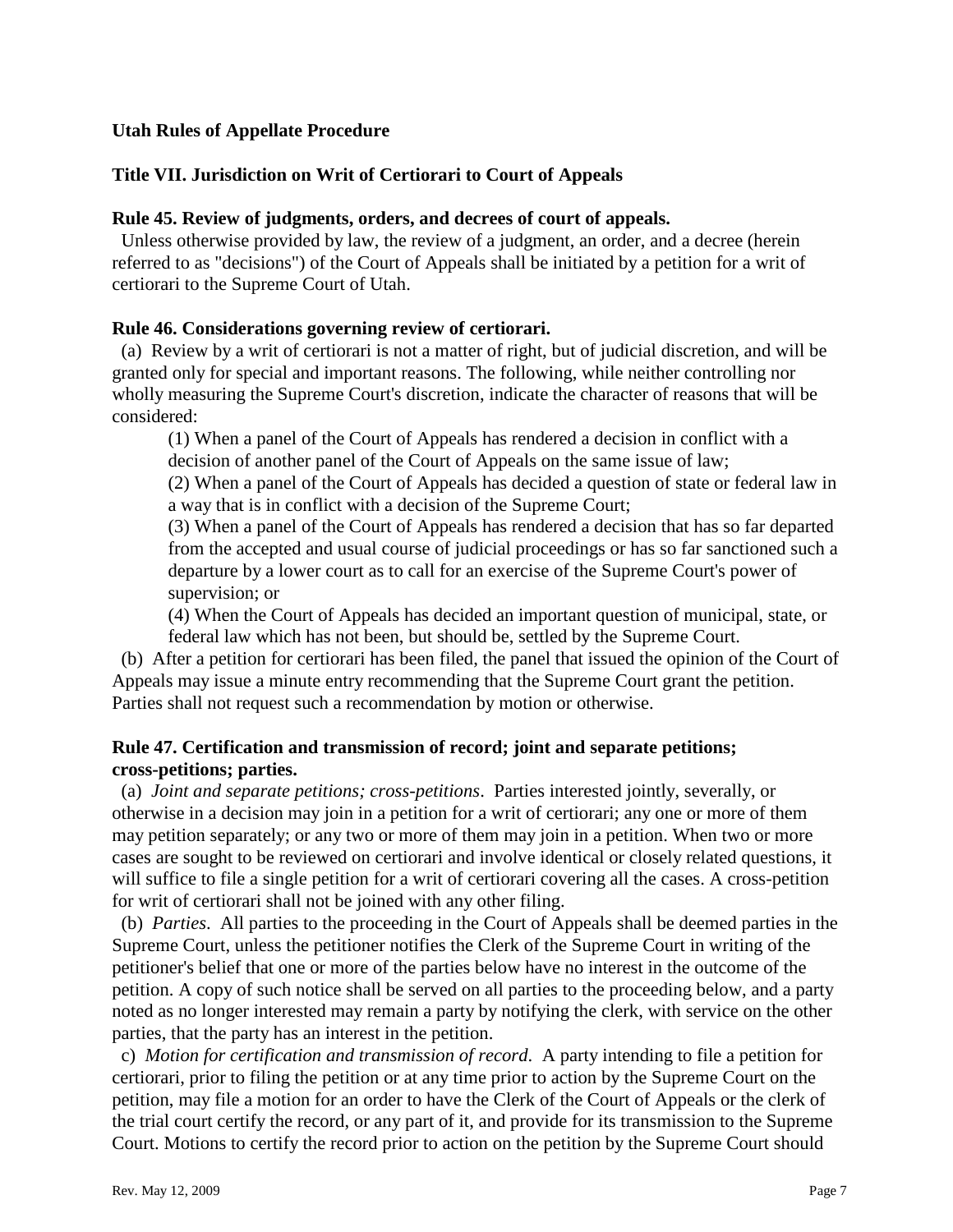rarely be made, only when the record is essential to the Supreme Court's proper understanding of the petition or the brief in opposition and such understanding cannot be derived from the contents of the petition or the brief in opposition, including the appendix. If a motion is appropriate, it shall be made to the Supreme Court after the filing of a petition but prior to action by the Supreme Court on the petition. In the case of a stay of execution of a judgment of the Court of Appeals, such a motion may be made before the filing of the petition. Thereafter, the Clerk of the Supreme Court or any party to the case may request that additional parts of the record be certified and transmitted to the Supreme Court.

#### **Rule 48. Time for petitioning.**

 (a) *Timeliness of petition*. A petition for a writ of certiorari must be filed with the Clerk of the Supreme Court within 30 days after the entry of the final decision by the Court of Appeals. The docket fee shall be paid at the time of filing the petition.

 (b) *Refusal of petition*. The clerk will refuse to receive any petition for a writ of certiorari which is beyond the time indicated in paragraph (a) of this rule or which is not accompanied by the docket fee.

 c) *Effect of petition for rehearing.* The time for filing a petition for a writ of certiorari runs from the date the decision is entered by the Court of Appeals, not from the date of the issuance of the remittitur. If a petition for rehearing is timely filed by any party, the time for filing the petition for a writ of certiorari for all parties runs from the date of the denial of rehearing or of the entry of a subsequent decision entered upon the rehearing.

(d) *Time for cross-petition*.

(1) A cross-petition for a writ of certiorari must be filed:

- (A) within the time provided in Subdivisions (a) and ©) of this rule; or
- (B) within 30 days of the filing of the petition for a writ of certiorari.

(2) Any cross-petition timely only pursuant to paragraph  $(d)(1)(B)$  of this rule will not be granted unless a timely petition for a writ of certiorari of another party to the case is granted.

(3) The docket fee shall be paid at the time of filing the cross-petition. The clerk shall refuse any cross-petition not accompanied by the docket fee.

(4) A cross-petition for a writ of certiorari may not be joined with any other filing. The clerk of the court shall refuse any filing so joined.

 (e) *Extension of time*. The Supreme Court, upon a showing of excusable neglect or good cause, may extend the time for filing a petition or a cross-petition for a writ of certiorari upon motion filed not later than 30 days after the expiration of the time prescribed by paragraph (a) or ©) of this rule, whichever is applicable. Any such motion which is filed before expiration of the prescribed time may be ex parte, unless the Supreme Court otherwise requires. Notice of any such motion which is filed after expiration of the prescribed time shall be given to the other parties. No extension shall exceed 30 days past the prescribed time or 10 days from the date of entry of the order granting the motion, whichever occurs later.

(f) The number of copies to be filed and served shall be the same as provided in Rule 26.

## **Rule 49. Petition for writ of certiorari.**

(a) *Contents*. The petition for a writ of certiorari shall contain, in the order indicated:

(1) A list of all parties to the proceeding in the court whose judgment is sought to be reviewed, except where the caption of the case in the Supreme Court contains the names of all parties.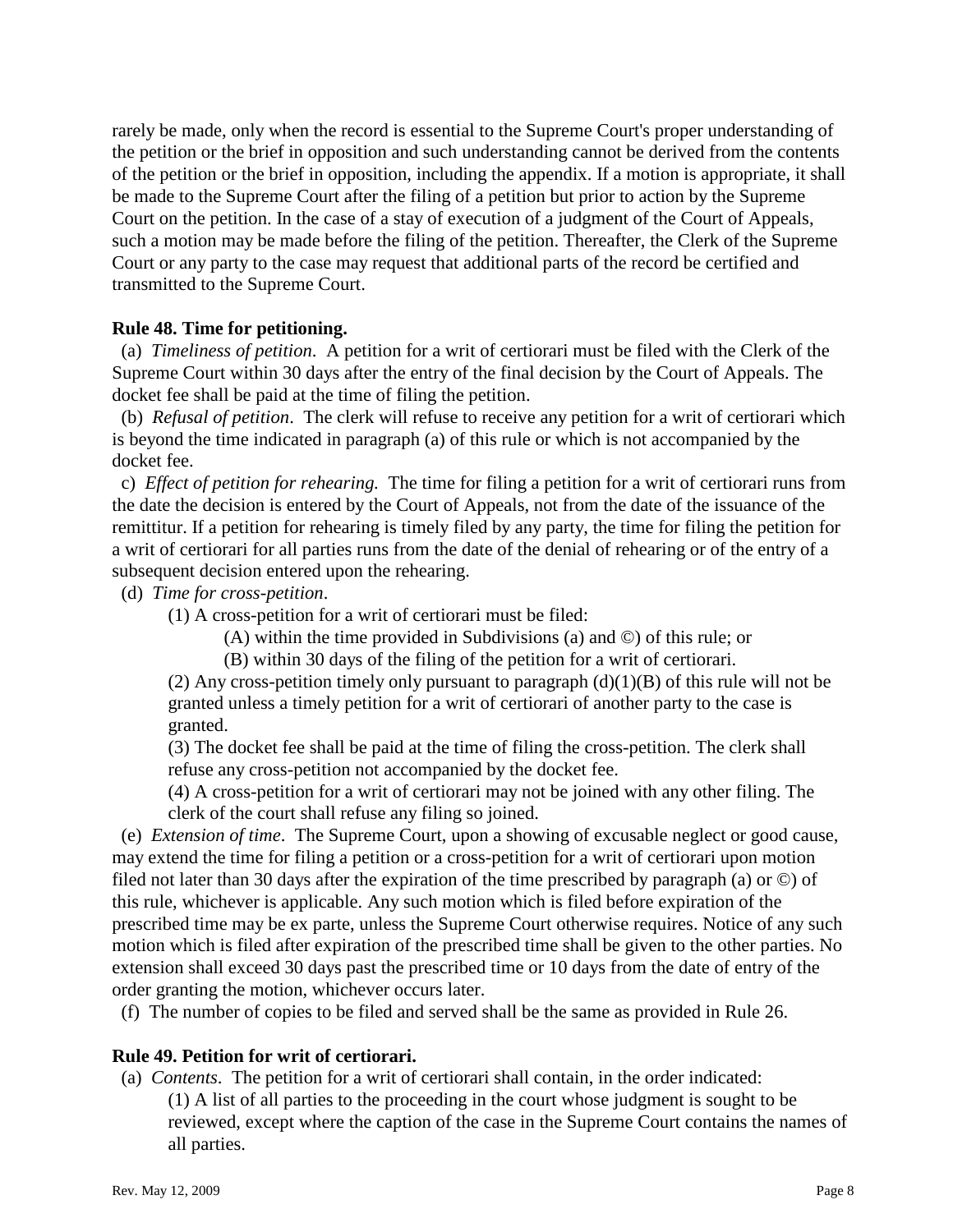(2) A table of contents with page references.

(3) A table of authorities with cases alphabetically arranged and with parallel citations, agency rules, court rules, statutes, and authorities cited, with references to the pages of the petition where they are cited.

(4) The questions presented for review, expressed in the terms and circumstances of the case but without unnecessary detail. The statement of the questions should be short and concise and should not be argumentative or repetitious. General conclusions, such as "the decision of the Court of Appeals is not supported by the law or facts," are not acceptable. The statement of a question presented will be deemed to comprise every subsidiary question fairly included therein. Only the questions set forth in the petition or fairly included therein will be considered by the Supreme Court.

(5) A reference to the official and unofficial reports of any opinions issued by the Court of Appeals.

(6) A concise statement of the grounds on which the jurisdiction of the Supreme Court is invoked, showing:

(A) the date of the entry of the decision sought to be reviewed;

(B) the date of the entry of any order respecting a rehearing and the date of the entry and terms of any order granting an extension of time within which to petition for certiorari;

C) reliance upon Rule 47©), where a cross-petition for a writ of certiorari is filed, stating the filing date of the petition for a writ of certiorari in connection with which the cross-petition is filed; and

(D) the statutory provision believed to confer jurisdiction on the Supreme Court. (7) Controlling provisions of constitutions, statutes, ordinances, and regulations set forth verbatim with the appropriate citation. If the controlling provisions involved are lengthy, their citation alone will suffice and their pertinent text shall be set forth in the appendix referred to in subparagraph (10) of this paragraph.

(8) A statement of the case. The statement shall first indicate briefly the nature of the case, the course of the proceedings, and its disposition in the lower courts. There shall follow a statement of the facts relevant to the issues presented for review. All statements of fact and references to the proceedings below shall be supported by citations to the record before and to the opinion of the Court of Appeals.

(9) With respect to each question presented, a direct and concise argument explaining the special and important reasons as provided in Rule 46 for the issuance of the writ. (10) An appendix containing, in the following order:

(A) copies of all opinions, including concurring and dissenting opinions, and all orders, including any order on rehearing, delivered by the Court of Appeals in rendering the decision sought to be reviewed;

(B) copies of any other opinions, findings of fact, conclusions of law, orders, judgments, or decrees that were rendered in the case or in companion cases by the Court of Appeals and by other courts or by administrative agencies and that are relevant to the questions presented. Each document shall include the caption showing the name of the issuing court or agency, the title and number of the case, and the date of its entry; and

C) any other judicial or administrative opinions or orders that are relevant to the questions presented but were not entered in the case that is the subject of the petition.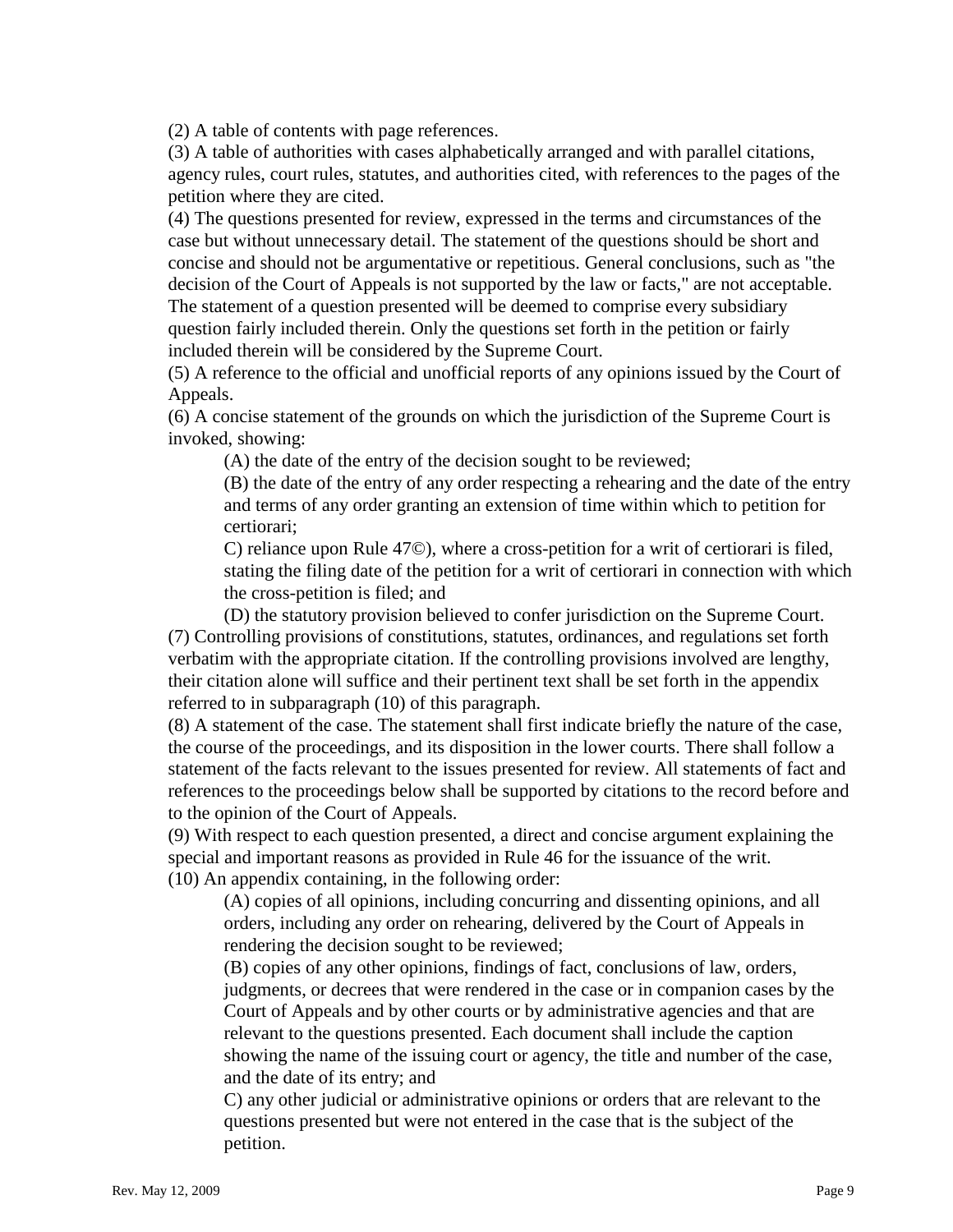If the material that is required by subparagraphs (7) and (10) of this paragraph is voluminous, they may be separately presented.

 (b) *Form of petition*. The petition for a writ of certiorari shall comply with the form of a brief as specified in Rule 27.

 c) *No separate brief*. All contentions in support of a petition for a writ of certiorari shall be set forth in the body of the petition, as provided in subparagraph (a)(9) of this rule. The petitioner shall not file a separate brief in support of a petition for a writ of certiorari. If the petition is granted, the petitioner will be notified of the date on which the brief in support of the merits of the case is due.

 (d) *Page limitation*. The petition for a writ of certiorari shall be as short as possible, but may not exceed 20 pages, excluding the subject index, the table of authorities, any verbatim quotations required by subparagraph (a)(7) of this rule, and the appendix.

 (e) *Absence of accuracy, brevity, and clarity*. The failure of a petitioner to present with accuracy, brevity, and clarity whatever is essential to a ready and adequate understanding of the points requiring consideration will be a sufficient reason for denying the petition.

#### **Rule 50. Brief in opposition; reply brief; brief of amicus curiae.**

 (a) *Brief in opposition*. Within 30 days after service of a petition the respondent shall file an opposing brief, disclosing any matter or ground why the case should not be reviewed by the Supreme Court. Such brief shall comply with Rules 26(b), 27 and, as applicable, 49.

 (b) *Page limitation*. A brief in opposition shall be as short as possible and may not, in any single case, exceed 20 pages, excluding the subject index, the table of authorities, any verbatim quotations required by Rule  $49(a)(7)$ , and the appendix.

 c) *Objections to jurisdiction*. No motion by a respondent to dismiss a petition for a writ of certiorari will be received. Objections to the jurisdiction of the Supreme Court to grant the writ of certiorari may be included in the brief in opposition.

 (d) *Distribution of filings*. Upon the filing of a brief in opposition, the expiration of the time allowed therefor, or express waiver of the right to file, the petition and the brief in opposition, if any, will be distributed by the clerk for consideration. However, if a cross-petition for a writ of certiorari has been filed, distribution of both it and the petition for a writ certiorari will be delayed until the filing of a brief in opposition by the cross-respondent, the expiration of the time allowed therefor, or express waiver of the right to file.

 (e) *Reply brief.* A reply brief addressed to arguments first raised in the brief in opposition may be filed by any petitioner, but distribution under paragraph (d) of this rule will not be delayed pending the filing of any such brief. Such brief shall be as short as possible, but may not exceed five pages. Such brief shall comply with Rules 26(b) and 27.

 (f) *Brief of amicus curiae*. A brief of an amicus curiae may be filed only if accompanied by written consent of all parties, by leave of the Supreme Court granted on motion, or at the request of the Supreme Court. A motion for leave shall identify the interest of the applicant and shall state the reasons why a brief of an amicus curiae is desirable. Except as all parties otherwise consent, an amicus curiae shall file its brief within the time allowed the party whose position it will support, unless the Supreme Court for cause shown shall grant leave for later filing, in which event it shall specify within what period an opposing party may answer. Such brief shall comply with Rules 26(b), 27, and, as applicable, 49. The brief may not exceed 20 pages, excluding the subject index, the table of authorities, any verbatim quotations required by Rule  $49(a)(7)$ , and the appendix.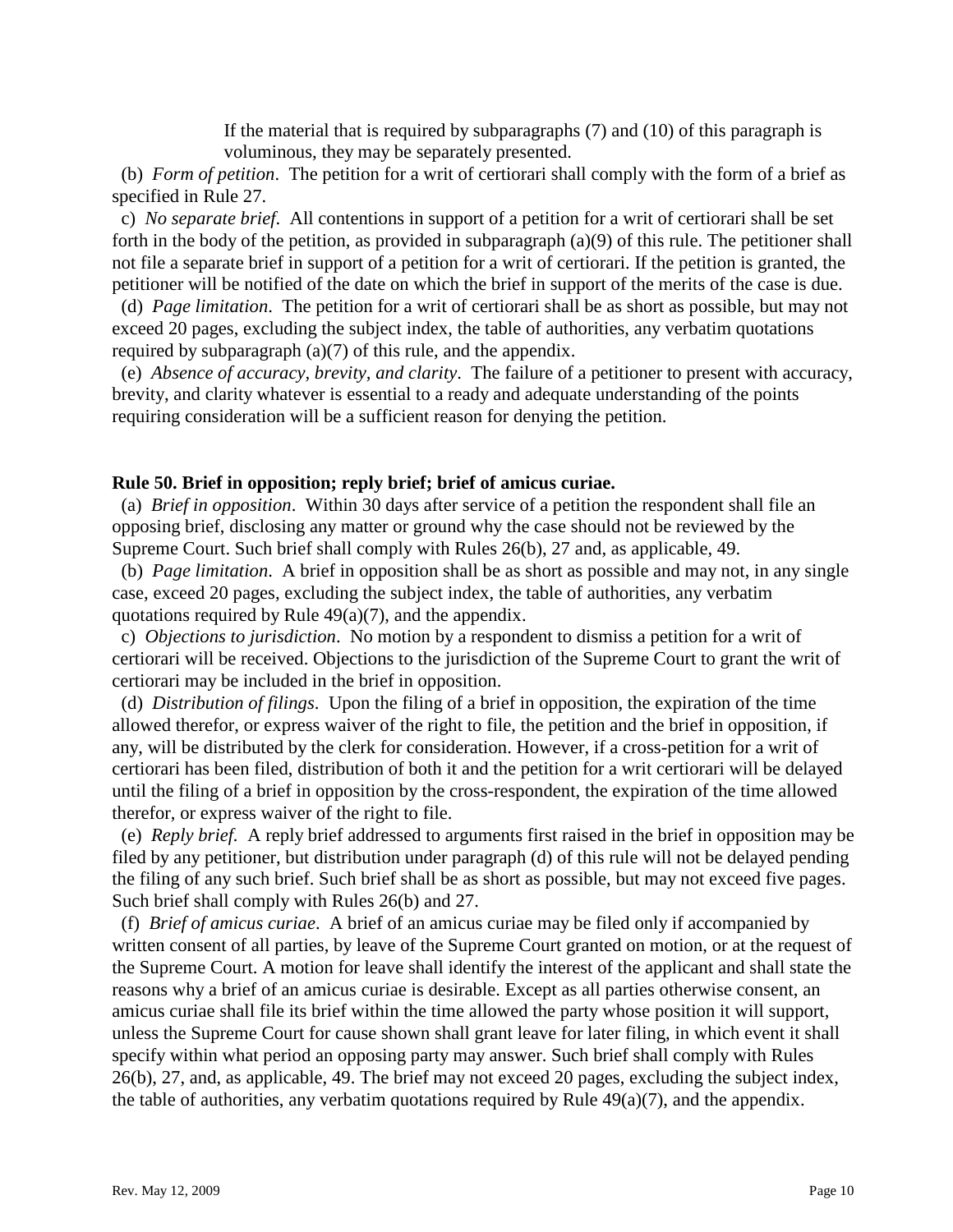#### **Rule 51. Disposition of petition for writ of certiorari.**

 (a) *Order after consideration*. After consideration of the documents distributed pursuant to Rule 50, the Supreme Court will enter an order denying the petition or granting the petition in whole or in part. The order shall be decided summarily, shall be without oral argument, and shall not constitute a decision on the merits. The clerk shall not issue a formal writ unless directed by the Supreme Court.

(b) *Grant of petition.* 

(1) Whenever an order granting a petition for a writ of certiorari is entered, the Clerk of the Supreme Court forthwith shall notify the Clerk of the Court of Appeals and counsel of record.

(2) If the record has not previously been filed, the Clerk of the Supreme Court shall request the clerk of the court with custody of the record to certify it and transmit it to the Supreme Court.

(3) The clerk shall file the record and give notice to the parties of the date on which it was filed and the date on which petitioner's brief is due.

(4) Rules 24 through 31 shall govern briefs, argument, and disposition of the petition for writ of certiorari. In applying Rules 24 through 31, the petitioner shall stand in the place of the appellant and the respondent in the place of the appellee. In lieu of providing the citation or statements required in Rules  $24(a)(5)(A)$  and (B), the statement of the issues presented for review as required by Rule 24(a)(5) shall include, for each issue, a statement and citation showing that the issue was presented in the petition for certiorari or fairly included therein.

 c) *Denial of petition*. Whenever a petition for a writ of certiorari is denied, an order to that effect will be entered, and the Clerk of the Supreme Court forthwith will notify the Court of Appeals and counsel of record.

#### **Rule 27. Form of briefs.**

 (a) *Paper size; printing margins*. Briefs shall be typewritten, printed or prepared by photocopying or other duplicating or copying process that will produce clear, black and permanent copies equally legible to printing, on opaque, unglazed paper 8 ½ inches wide and 11 inches long, and shall be securely bound along the left margin. Paper may be recycled paper, with or without de-inking. The printing must be double spaced, except for matter customarily single spaced and indented. Margins shall be at least one inch on the top, bottom and sides of each page. Page numbers may appear in the margins.

 (b) *Typeface.* Either a proportionally spaced or mono-spaced typeface in a plain, roman style may be used. A proportionally spaced typeface must be 13-point or larger for both text and footnotes. Examples are CG Times, Times New Roman, New Century, Bookman and Garamond. A mono-spaced typeface may not contain more than ten characters per inch for both text and footnotes. Examples are Pica and Courier.

 c) *Binding.* Briefs shall be printed on both sides of the page, and bound with a compact-type binding so as not unduly to increase the thickness of the brief along the bound side. Coiled plastic and spiral-type bindings are not acceptable.

 (d) *Color of cover; contents of cover*. The cover of the opening brief of appellant shall be blue; that of appellee, red; that of intervenor, guardian ad litem, or amicus curiae, green; that of any reply brief, or in cases involving a cross-appeal, the appellant's second brief, gray; that of any petition for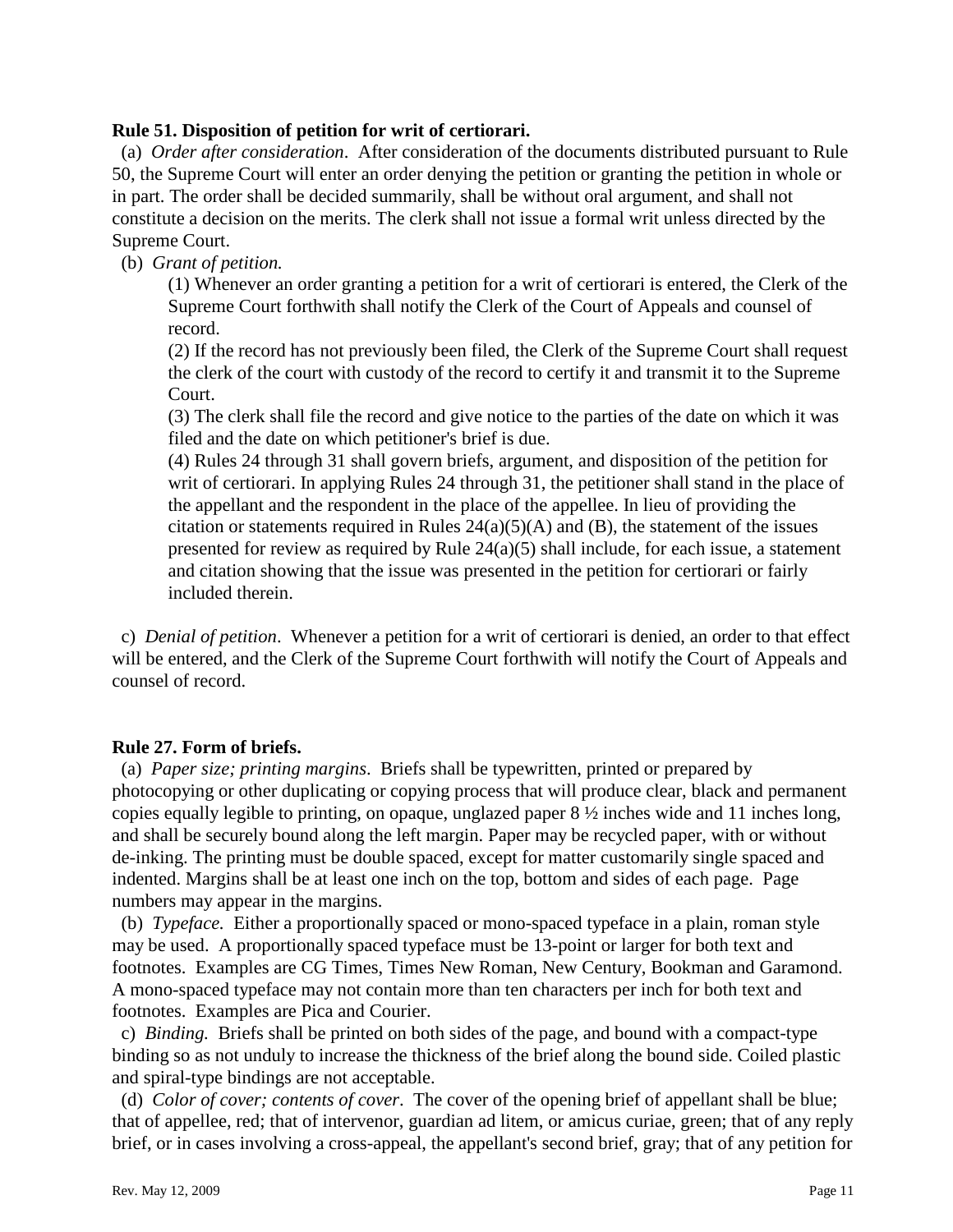rehearing, tan; that of any response to a petition for rehearing, white; **that of a petition for certiorari, white**; **that of a response to a petition for certiorari, orange; and that of a reply to the response to a petition for certiorari, yellow**. All brief covers shall be of heavy cover stock. There shall be adequate contrast between the printing and the color of the cover. The cover of all briefs shall set forth in the caption the full title given to the case in the court or agency from which the appeal was taken, as modified pursuant to Rule  $3(g)$ , as well as the designation of the parties both as they appeared in the lower court or agency and as they appear in the appeal. In addition, the covers shall contain: the name of the appellate court; the number of the case in the appellate court opposite the case title; the priority number of the case, as set forth in Rule 29; the title of the document (e.g., Brief of Appellant); the nature of the proceeding in the appellate court (e.g., Appeal, Petition for Review); the name of the court and judge, agency or board below; and the names and addresses of counsel for the respective parties designated as attorney for appellant, petitioner, appellee, or respondent, as the case may be. The names of counsel for the party filing the document shall appear in the lower right and opposing counsel in the lower left of the cover.

 (e) *Effect of non-compliance with rules.* The clerk shall examine all briefs before filing. If they are not prepared in accordance with these rules, they will not be filed but shall be returned to be properly prepared. The clerk shall retain one copy of the non-complying brief and the party shall file a brief prepared in compliance with these rules within 5 days. The party whose brief has been rejected under this provision shall immediately notify the opposing party in writing of the lodging. The clerk may grant additional time for bringing a brief into compliance only under extraordinary circumstances. This rule is not intended to permit significant substantive changes in briefs.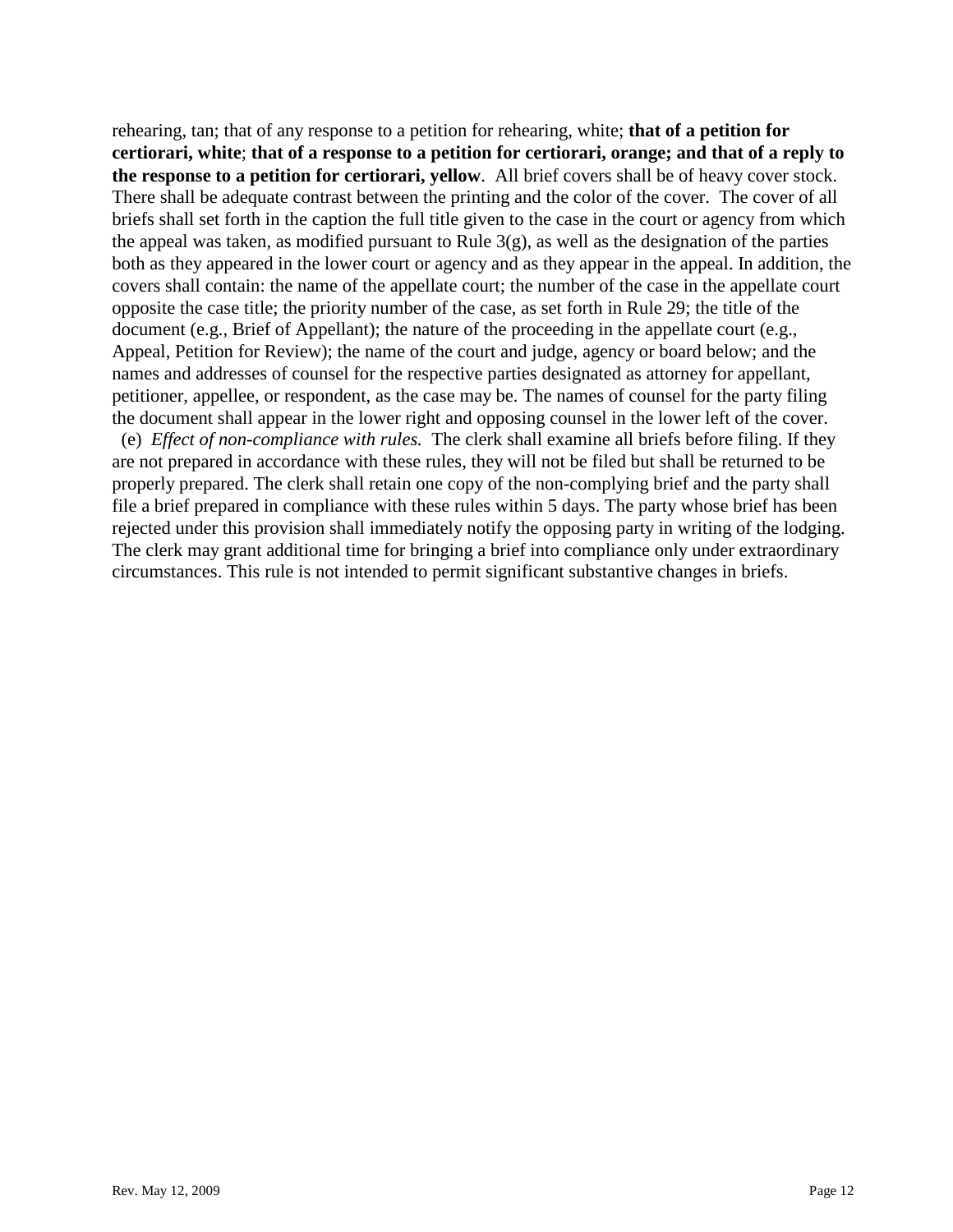## **Form 9. Checklist for Petitions for Certiorari - Rules 45 through 51.**

*Deadlines for Filing* 

- 1. Petition: **30** days after entry of decision or decision on petition for rehearing.
- 2. Cross-petition: Within time permitted for petition or **30** days after petition is filed. Cross-petition may not be joined with other filing.
- 3. Brief in opposition: **30** days after service of petition.
- 4. Reply brief: No deadline.
- 5. Extension for petition or cross-petition: By motion showing excusable neglect filed within **30** days of the expiration of the original deadline.

*Number of Copies*

- 1. **Seven** copies filed with the Supreme Court one with an original signature; reproduced signature on other copies.
- 2. **Two** copies served upon counsel for all parties to the petition.

## *Length*

- 1. Petition and brief in opposition: **20** pages excluding index, table of authorities, and required verbatim quotations.
- 2. Reply brief: **Five** pages.

# *Size, Binding, Print, and Cover Requirements*

1. Same as for briefs filed under **Utah R. App. P. 24, 26, and 27**.

# *Content Requirements*

- 1. List of all parties unless all parties appear in the caption.
- 2. Table of contents with page references.
- 3. Table of authorities with page references: (a) cases listed alphabetically with parallel citations; (b) rules; (c) statutes; (d) other authorities.
- 4. Questions presented for review stated in the circumstances of the case.
- 5. Citation to the opinion of the Court of Appeals.
- 6. Statement of the jurisdiction of the Supreme Court:
	- a. date of entry of decision to be reviewed;
	- b. date of entry of order respecting a petition for rehearing or date of entry and terms of order respecting an extension of time in which to file the petition;
	- c. date of filing of petition when filing a cross-petition;
	- d. statute that confers jurisdiction upon the Supreme Court.
- 7. Constitutional provisions, statutes, ordinances, and rules set out verbatim or by citation alone if set out verbatim in the appendix.
- 8. Statement of the case:
	- a. nature of the case;
	- b. course of proceedings and dispositions in other courts;
	- c. statement of facts supported by citations to the record and the opinion of the Court of Appeals.
- 9. Concise argument of the special and important reasons for issuance of the writ. **Rules 46 and 49.**
- 10. Appendix
	- a. opinions and orders of the Court of Appeals;
	- b. findings of fact, conclusions of law, orders and judgments rendered by the Court of Appeals or any other court or agency;
	- c. other judicial or administrative decisions relating to the case.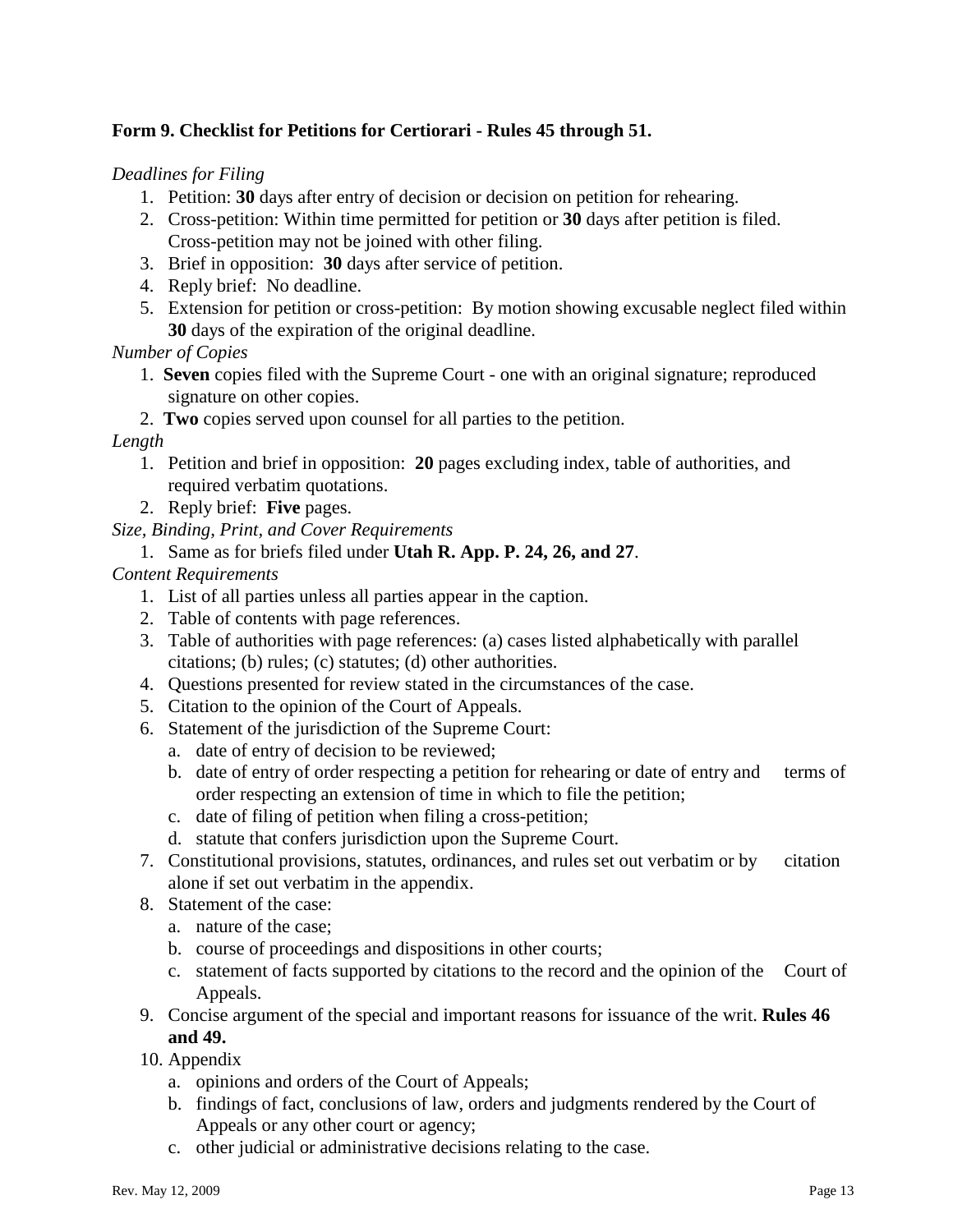|             | <b>Court Decision</b>                                        |
|-------------|--------------------------------------------------------------|
| (Name)      | Date of approval                                             |
| (Address)   |                                                              |
| (City)      | Date of denial                                               |
| (Telephone) | (Initials of judge or clerk)                                 |
|             | In the Utah Court of Anneals / Utah Supreme Court (sinks and |

|     | In the Utan Court of Teppears / Utan Dupleme Court (Chefe one)<br>450 S State St.<br>Salt Lake City, UT 84111 |                                                                     |  |  |
|-----|---------------------------------------------------------------------------------------------------------------|---------------------------------------------------------------------|--|--|
| VS. | name)<br>Appellant / Appellee (circle one)                                                                    | <b>AFFIDAVIT AND APPLICATION</b><br><b>FOR WAIVER OF COURT FEES</b> |  |  |
|     | name)<br>Appellant / Appellee (circle one)                                                                    | Appellate Case No.<br>Case No.<br>Judge                             |  |  |

I solemnly swear or affirm that the following is true: **Due to my poverty, I am unable**

# **to bear the expenses of the legal proceedings that I am about to begin, and I believe that I am entitled to the relief sought in these proceedings.**

To obtain a waiver of court fees, I am providing the following financial information:

*NOTE: If Section1 below applies and is completed, then you do not need to complete Section 2. Section 2 must be completed if Section 1 does not apply.*

#### **SECTION 1:**

□ I receive public assistance under Temporary Assistance to Needy Families (TANF),

Supplemental Security Income (SSI), Medicaid, or General Assistance (GA).

 $\Box$  I am being represented in this action by Utah Legal Services, or by a volunteer attorney designated by Utah Legal Services. I qualified for such representation because my income at the time my case was accepted did not exceed 125% of federal poverty guidelines.

 $\Box$  I am being represented in this action by Legal Aid Society of Salt Lake. I qualified for such representation because my income at the time my case was accepted did not exceed 150% of federal poverty guidelines.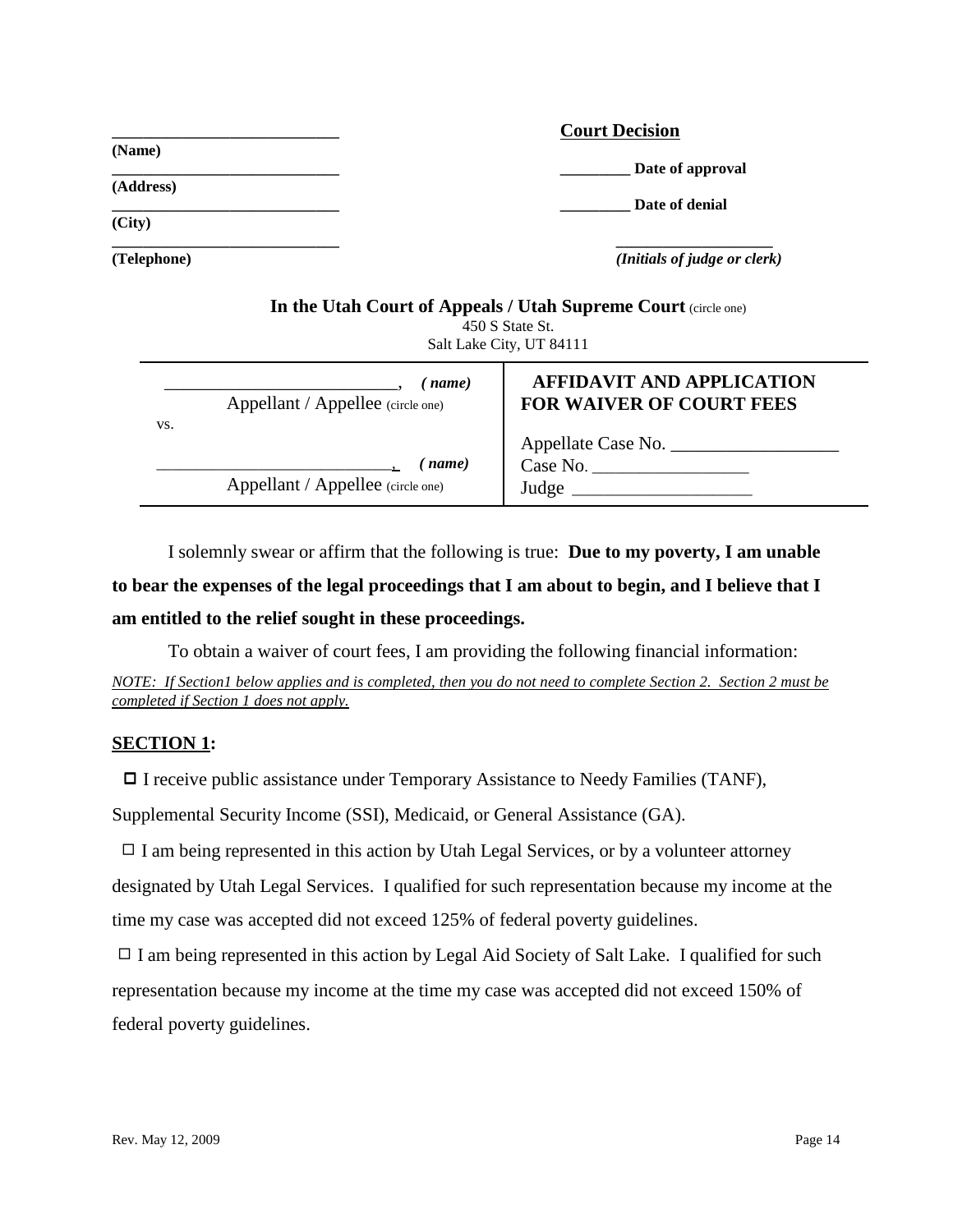# **SECTION 2:** *Answer all the following questions only if Section I above does not apply.*

## *Income:*

| I was born on:                                                                                                                                                                                                                         |                                                                                                                                          |                                                                           |  |
|----------------------------------------------------------------------------------------------------------------------------------------------------------------------------------------------------------------------------------------|------------------------------------------------------------------------------------------------------------------------------------------|---------------------------------------------------------------------------|--|
| If I am applying for my child, my child's name is:                                                                                                                                                                                     | If I am applying for my child, my child's date of<br>birth is:                                                                           |                                                                           |  |
| $\Box$ I have the following job(s). My employer's name and<br>address is:                                                                                                                                                              | Monthly pay before<br>deductions:                                                                                                        | Monthly pay after<br>deductions:                                          |  |
|                                                                                                                                                                                                                                        | $\mathbb{S}$                                                                                                                             | $\frac{1}{2}$                                                             |  |
| (If you do not have a job, write "None" in this space.)                                                                                                                                                                                |                                                                                                                                          |                                                                           |  |
| $\Box$ I have income from sources other than employment.<br>Include such sources as rental income, money or other<br>support from non-household family members, etc.)                                                                  | Source of income                                                                                                                         | Monthly income,<br>non-wage<br>$\sim$                                     |  |
| $\Box$ I receive this much per month from government<br>programs. (Include such sources as social security<br>benefits, worker's compensation, veterans non-<br>educational benefits, housing, food, other living<br>allowances, etc.) | Source of income                                                                                                                         | Monthly income<br>from government<br>programs<br>$\sim$                   |  |
| $\Box$ I share a household with other adults, some of whom<br>have jobs and share the cost of household expenses. The<br>names and my relationship to these household members are<br>listed in this box:                               | Monthly pay before<br>deductions of other adults<br>in household:<br>\$<br><u> 1980 - Jan Samuel Barbara, político e provincia e a f</u> | Monthly pay after<br>deduction of other<br>adults in household:<br>$\sim$ |  |
| Name: Relation                                                                                                                                                                                                                         | $\mathbb{S}$                                                                                                                             | $\frac{\text{S}}{\text{S}}$                                               |  |
| $\Box$ I receive this much alimony per month:                                                                                                                                                                                          |                                                                                                                                          |                                                                           |  |

## *Assets*

| I have this much money in cash, in the bank, in stocks or bonds, or in other available<br>□<br>sources:                                    |  |
|--------------------------------------------------------------------------------------------------------------------------------------------|--|
| Other people or organizations owe me this much money:                                                                                      |  |
| $\Box$ If Applicant is a prisoner, how much is held in Applicant's trust account?<br>(Certificate Regarding Inmate Account must be filed.) |  |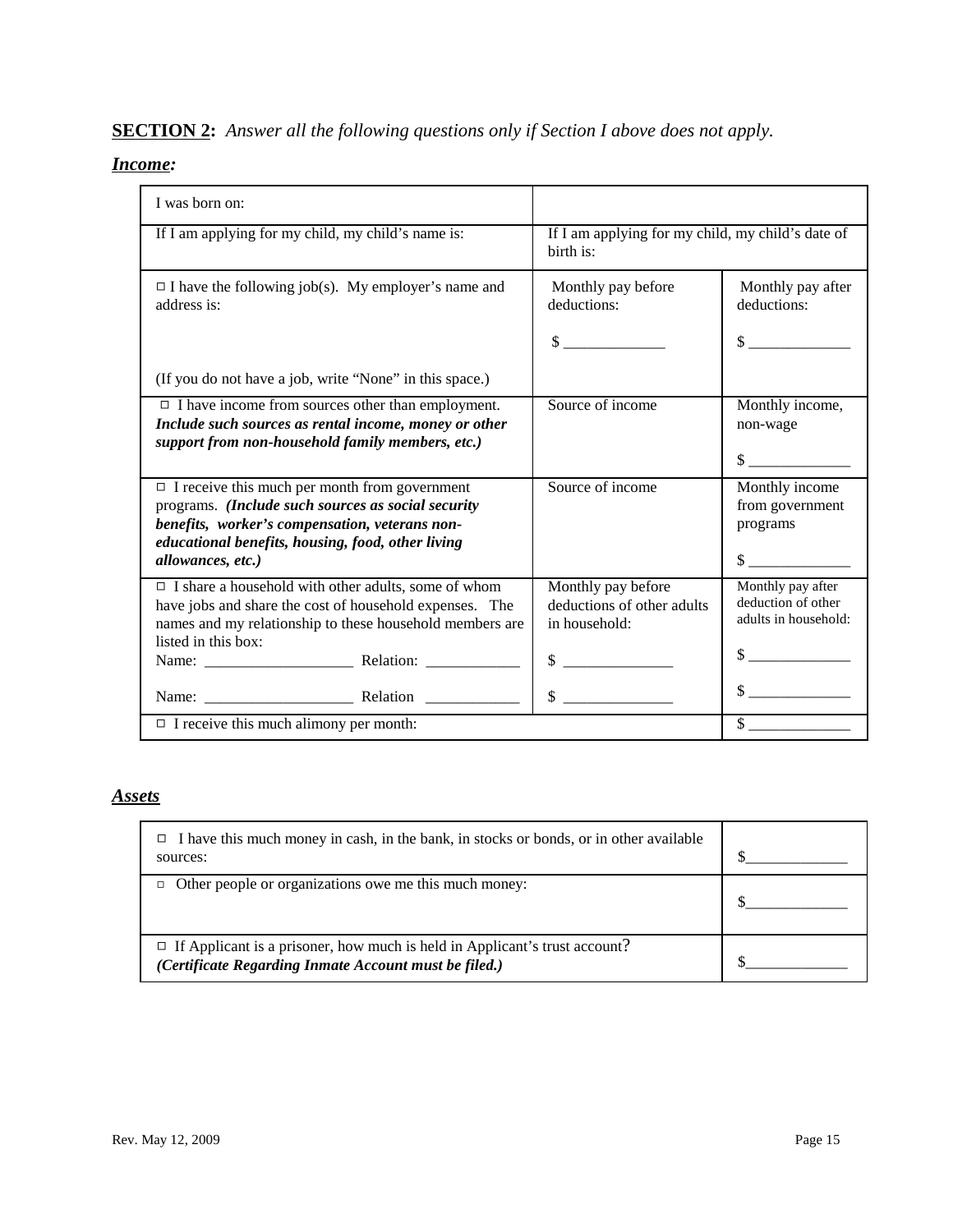9 I own or am buying a **home, land,** or other **real property**, and **vehicles** or **other personal** property as listed below

| Property (home, land, vehicles, etc.) and<br><b>location</b> | <b>Balance owed</b> | <b>Value</b> |
|--------------------------------------------------------------|---------------------|--------------|
| Home                                                         |                     |              |
| Land and other real property                                 |                     |              |
| Cars, trucks, or other vehicles                              |                     |              |
| Other personal property                                      |                     |              |

## *Debt*

.

 $\Box$  I owe the following debts:

| To whom owed | <b>Amount</b> | To whom owed | <b>Amount</b> |
|--------------|---------------|--------------|---------------|
|              |               |              |               |
|              |               |              |               |
|              |               |              |               |

## *Expenses*

 $\Box$  In an average month, I spend money for the following items:

|                 | <b>Amount</b> |                  | <b>Amount</b> |                   | Amount |
|-----------------|---------------|------------------|---------------|-------------------|--------|
| Food            |               | Gas              |               | Child support     |        |
|                 | \$            |                  |               |                   | \$     |
| Clothing        |               | Water            |               | Child care        |        |
|                 |               |                  |               |                   |        |
| Cost of housing |               | Telephone        |               | Education expense |        |
|                 |               |                  |               | for children      |        |
| Transportation  |               | Uninsured        |               | Other (list)      |        |
|                 | \$            | medical expenses | $\mathbb{S}$  |                   |        |
| Electricity     |               | Health insurance |               | Other (list)      |        |
|                 |               |                  |               |                   |        |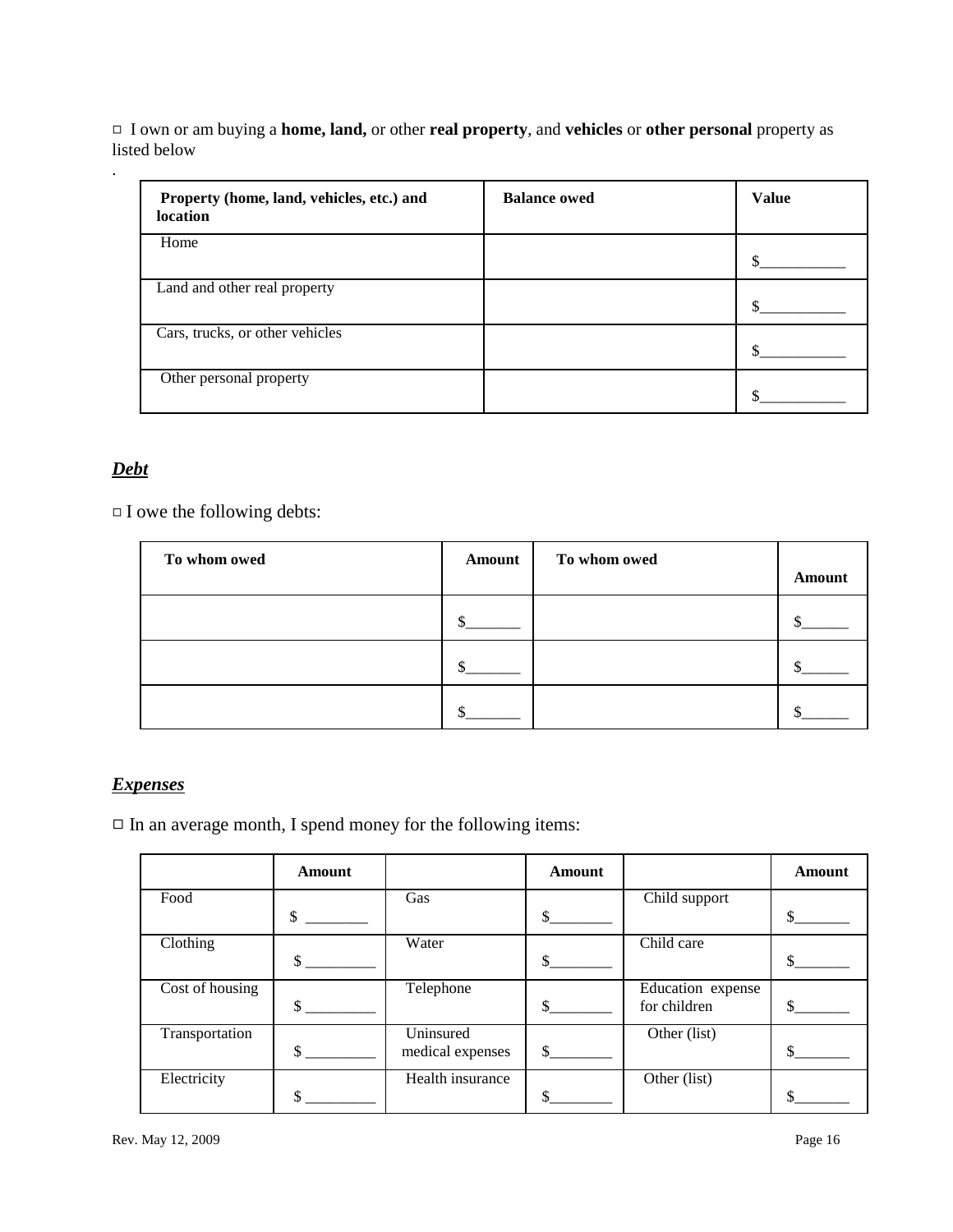| <b>Name</b> | Age | Relationship | <b>Name</b> | Age | Relationship | Lives in<br>household<br>with me:<br>Yes or No? |
|-------------|-----|--------------|-------------|-----|--------------|-------------------------------------------------|
|             |     |              |             |     |              |                                                 |
|             |     |              |             |     |              |                                                 |
|             |     |              |             |     |              |                                                 |

 $\Box$  The following facts also indicate that I am unable to pay court fees and costs:

Being sworn, I state that I have read this Affidavit and Application for Waiver of Court Fees, and the statements in it are true and correct to the best of my knowledge. I realize that an intentionally false statement could subject me to prosecution for perjury.

\_\_\_\_\_\_\_\_\_\_\_\_\_\_\_\_\_\_\_\_\_\_\_\_\_\_\_\_\_\_\_\_\_\_\_\_\_\_\_\_\_\_\_\_\_\_\_\_\_\_\_\_\_\_\_\_\_\_\_\_\_\_\_\_\_\_\_\_\_\_\_\_\_\_\_\_\_\_

\_\_\_\_\_\_\_\_\_\_\_\_\_\_\_\_\_\_\_\_\_\_\_\_\_\_\_\_\_\_\_\_\_\_\_\_\_\_\_\_\_\_\_\_\_\_\_\_\_\_\_\_\_\_\_\_\_\_\_\_\_\_\_\_\_\_\_\_\_\_\_\_\_\_\_\_\_\_

\_\_\_\_\_\_\_\_\_\_\_\_\_\_\_\_\_\_\_\_\_\_\_\_\_\_\_\_\_\_\_\_\_\_\_\_\_\_\_\_\_\_\_\_\_\_\_\_\_\_\_\_\_\_\_\_\_\_\_\_\_\_\_\_\_\_\_\_\_\_\_\_\_\_\_\_\_\_

\_\_\_\_\_\_\_\_\_\_\_\_\_\_\_\_\_\_\_\_\_\_\_\_\_\_\_\_\_\_\_\_\_\_\_\_\_\_\_\_\_\_\_\_\_\_\_\_\_\_\_\_\_\_\_\_\_\_\_\_\_\_\_\_\_\_\_\_\_\_\_\_\_\_\_\_\_\_

\_\_\_\_\_\_\_\_\_\_\_\_\_\_\_\_\_\_\_\_\_\_\_\_\_\_\_\_\_\_\_\_\_\_\_\_\_\_\_\_\_\_\_\_\_\_\_\_\_\_\_\_\_\_\_\_\_\_\_\_\_\_\_\_\_\_\_\_\_\_\_\_\_\_\_\_\_\_

DATED: \_\_\_\_\_\_\_\_\_\_\_\_\_\_\_\_\_\_\_\_\_\_\_\_\_\_ \_\_\_\_\_\_\_\_\_\_\_\_\_\_\_\_\_\_\_\_\_\_\_\_\_\_\_\_\_

Appellant

# NOTARY CLAUSE

\_\_\_\_\_\_\_\_\_\_\_\_\_\_\_\_\_\_\_\_\_\_\_\_\_\_\_\_\_\_\_\_, Appellant, is personally known to me or presented satisfactory proof of identity to me. After being sworn and while under oath, Appellant stated that he or she was acting voluntarily, had read and understood the preceding document, and that the contents were true. Appellant then signed the document in my presence.

Signed on  $\_\_\_\_\_\_$ , 20 $\_\_\_\_\_\$ .

**X\_\_\_\_\_\_\_\_\_\_\_\_\_\_\_\_\_\_\_\_\_\_\_\_\_\_\_\_\_\_\_\_\_\_\_\_\_\_**

Notary Public / Court Clerk

**(Notary Seal)**